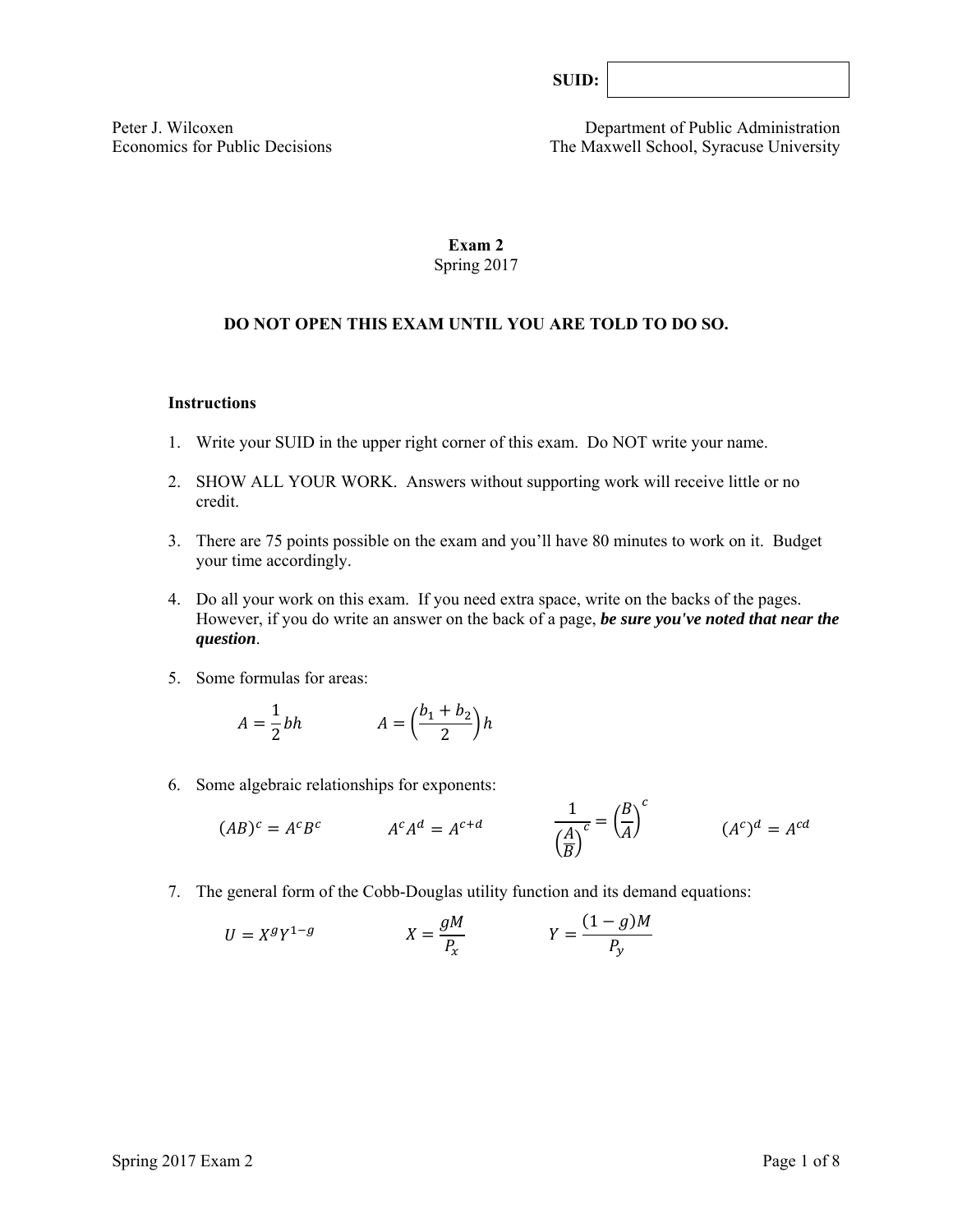## **Question 1 (15 points)**

A state government is considering imposing a minimum wage. There is no minimum wage in place now and the market is in equilibrium with a wage of \$8 and 10 million workers employed. The elasticity of demand for labor is known to be -0.2 and the elasticity of labor supply is known to be 0.4. The government is considering two possible choices for the wage: \$10 and \$12. It would like to pick the largest it can (of the two) without having more than 7% of workers lose their jobs.

(a) Please determine:  $\Box$  which wage the government should choose (be sure to show your work);  $\Box$ the change in employment it will cause;  $\Box$  the new number of workers employed after it goes into effect;  $\Box$  the changes in CS and PS caused by the policy; and  $\Box$  the DWL it creates.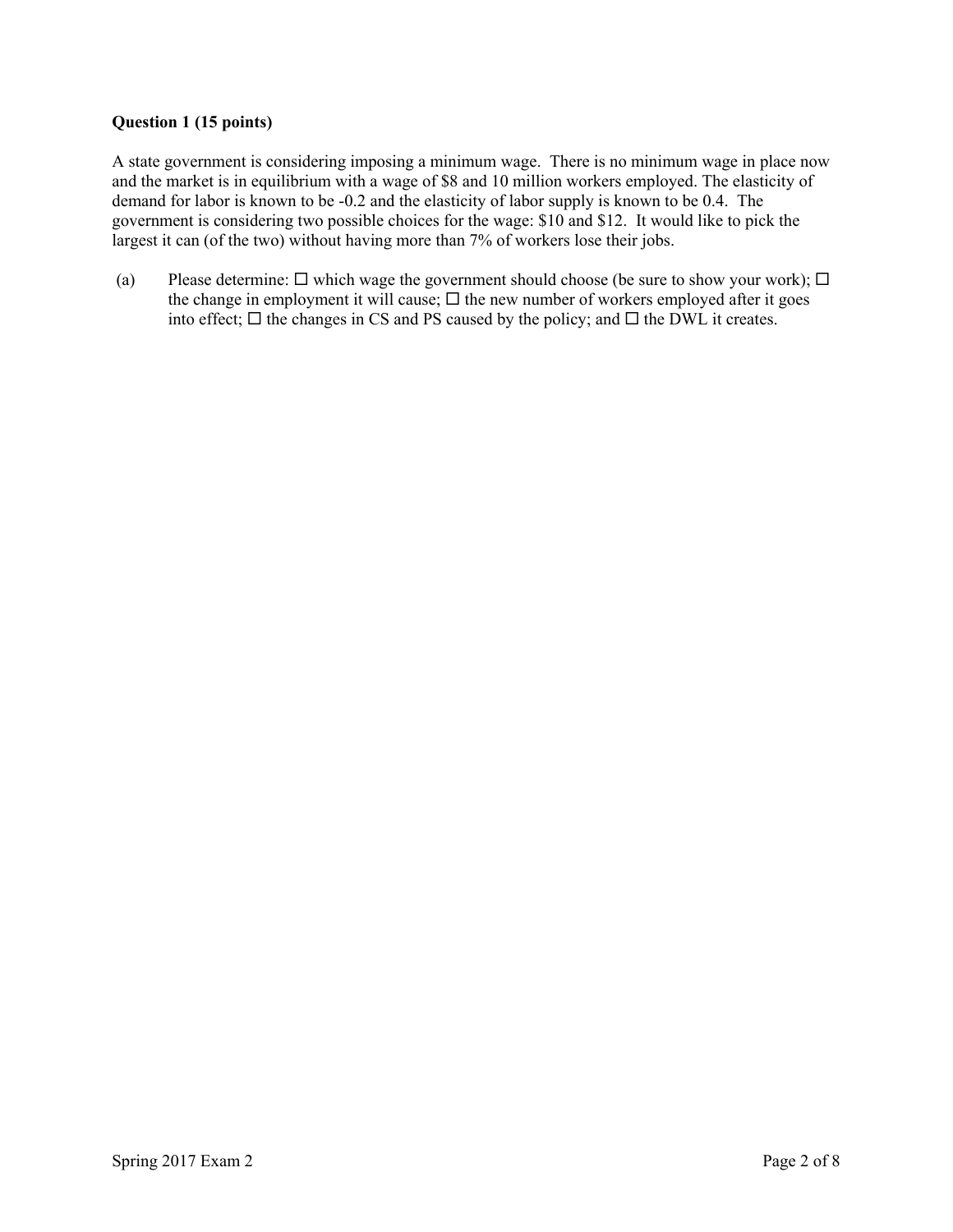## **Question 2 (15 points)**

One of the households in the table to the right has Cobb-Douglas preferences. In the remainder of the exam, this will be referred to as the CD household.

(a) Please:  $\Box$  determine which one is the CD household and calculate its value of  $g$ ;  $\Box$ 

| HН            | Year | Income | Px |    | X   |     |
|---------------|------|--------|----|----|-----|-----|
| Α             | 2015 | 4500   | 12 | 12 | 250 | 125 |
|               | 2016 | 5100   | 18 | 15 | 200 | 100 |
| B             | 2015 | 2880   | 12 | 12 | 120 | 120 |
|               | 2016 | 3600   | 18 | 15 | 90  | 132 |
| $\mathcal{C}$ | 2015 | 1200   | 12 | 12 | 50  | 50  |
|               | 2016 | 1800   | 18 | 15 | 50  | 60  |

draw a diagram illustrating the CD household's 2016 equilibrium; and then  $\Box$  *derive* the expenditure function for the CD household. (Be sure to show all the steps, not just the final result.)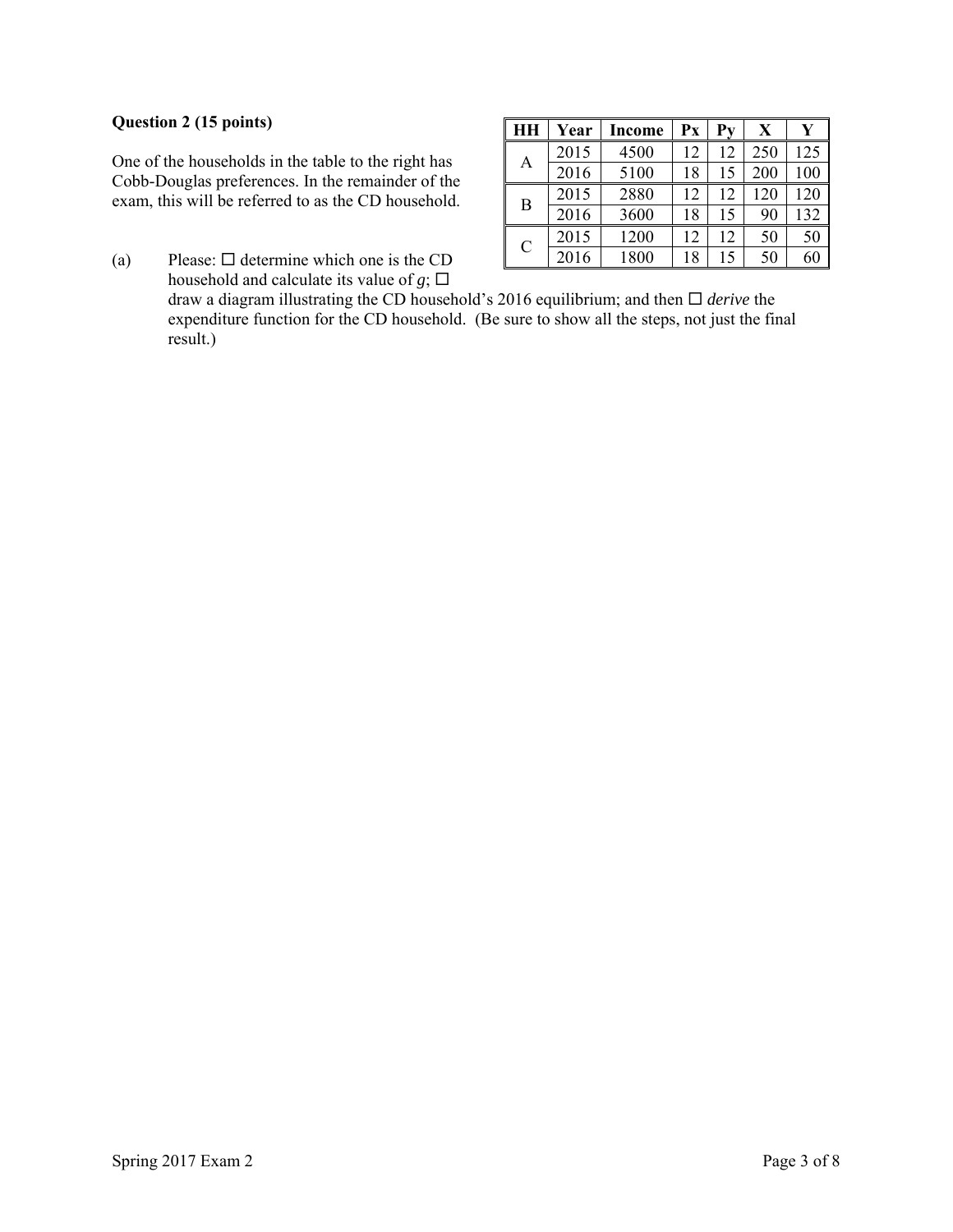## **Question 2, continued**

Now suppose that in 2016 the government imposes a \$4 subsidy on X and \$10 tax on Y. To help mitigate the impact of the tax it also gives the household a lump sum payment of \$300 (that is, the household's income rises by \$300 under the policy). You may assume the supplies of X and Y are perfectly elastic so Px would fall to \$14 and Py would rise to \$25.

(b) Please calculate:  $\Box$  the new values of X and Y under the policy;  $\Box$  the overall effect on the government's budget; and  $\Box$  the CV. Then indicate:  $\Box$  whether the policy breaks even; and  $\Box$ whether the household is better or worse off.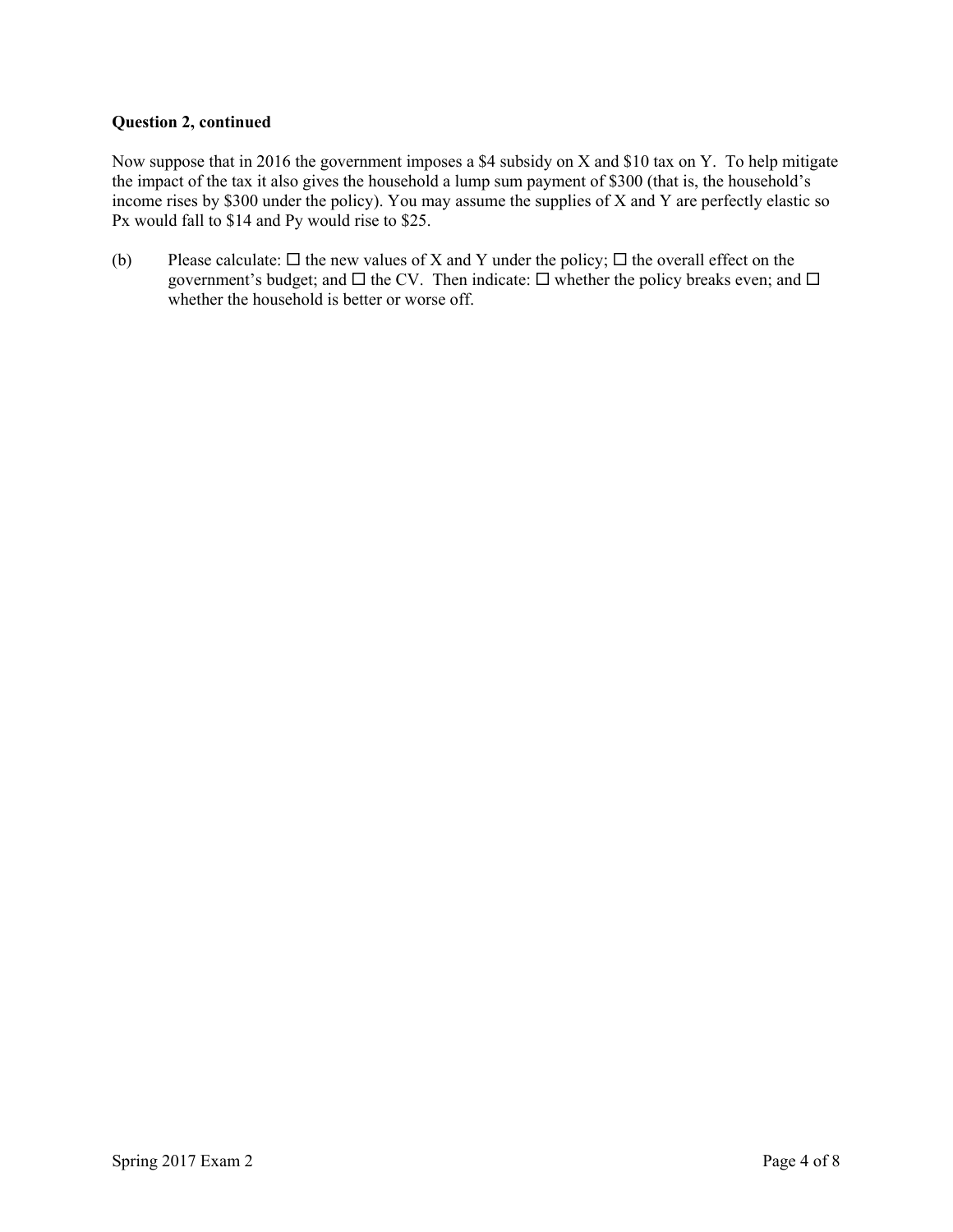## **Question 3 (15 points)**

One of the households in the table to the right regards X and Y as perfect complements and always buys *d* units of good X for each unit of good Y. In the remainder of the exam, this will be referred to as the PC household.

| HН            | Year | Income | Px | Pv | X   |     |
|---------------|------|--------|----|----|-----|-----|
| А             | 2015 | 4500   | 12 | 12 | 250 | 125 |
|               | 2016 | 5100   | 18 | 15 | 200 | 100 |
| B             | 2015 | 2880   | 12 | 12 | 120 | 120 |
|               | 2016 | 3600   | 18 | 15 | 90  | 132 |
| $\mathcal{C}$ | 2015 | 1200   | 12 | 12 | 50  | 50  |
|               | 2016 | 1800   | 18 | 15 | 50  | 60  |

(a) Please:  $\Box$  *derive* the PC household's demand

equations for X and Y in terms of *d,* Px, Py and income M (be sure to show the steps involved, don't just write down the demand equations); and  $\Box$  determine which one of the households in the table has perfect complements preferences and calculate the value of *d*.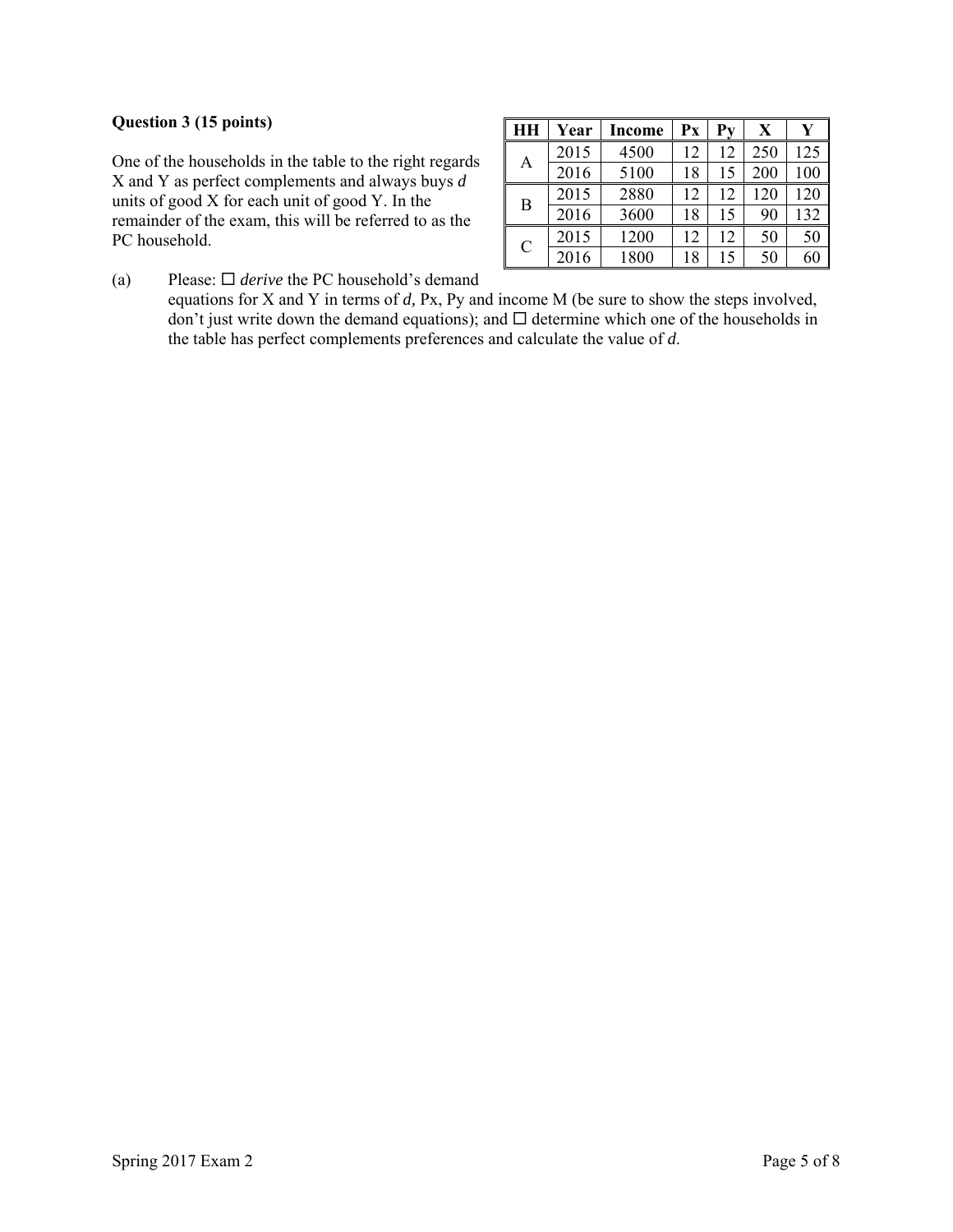## **Question 3, continued**

Now suppose that in 2016 government imposes a slight variation on the policy from Question 2: a \$4 subsidy on X and \$10 tax on Y (both the same as before, with Px falling to \$14 and Py rising to \$25), but now gives the household a lump sum of \$94 (slightly different).

(b) Please compute:  $\Box$  the PC household's new equilibrium;  $\Box$  the overall effect on the government's budget;  $\Box$  the CV; and  $\Box$  the change in SS. Finally, show the new equilibrium in a well-labeled diagram.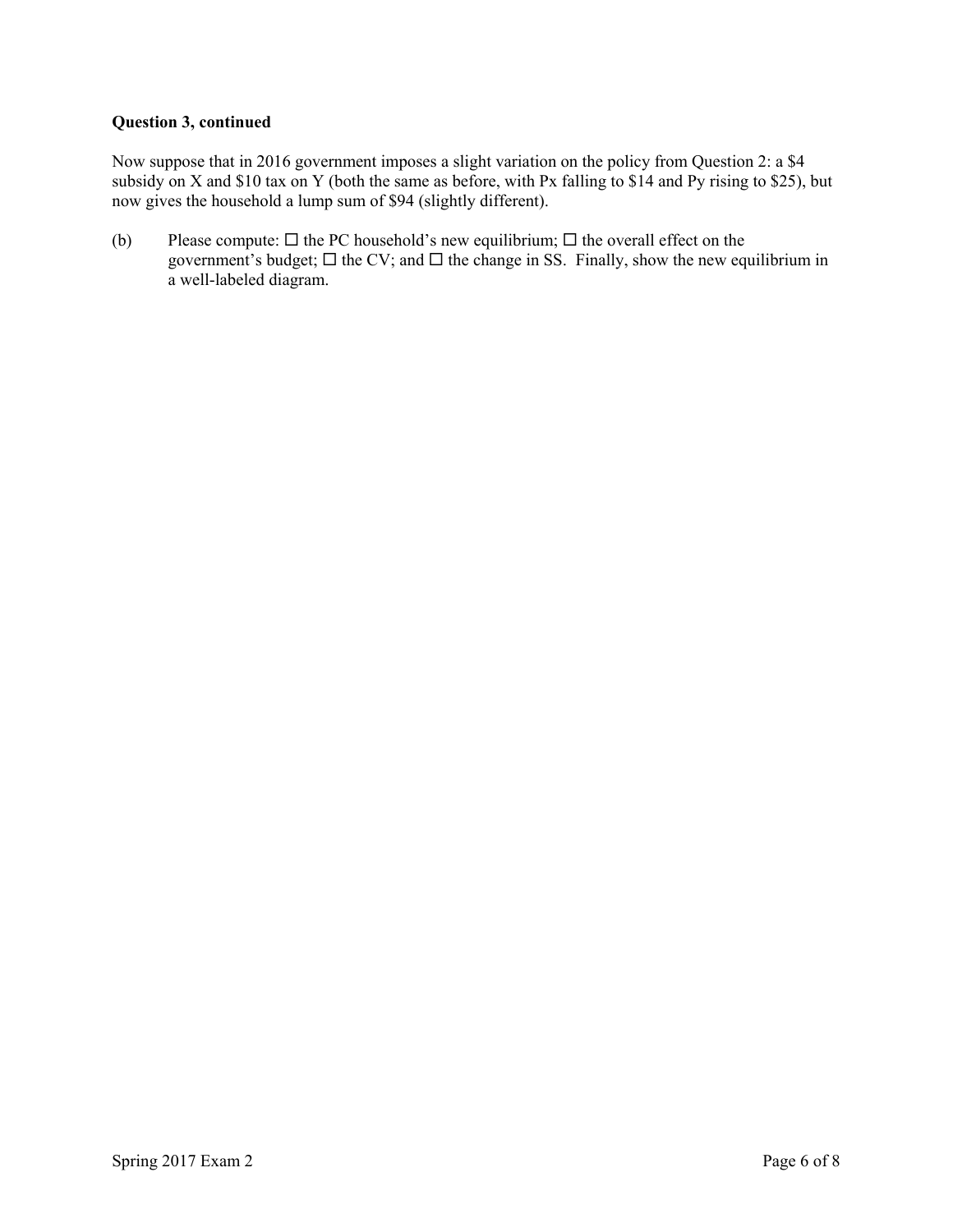#### **Question 4 (15 points)**

A household buys two goods, X and Y, and its preferences can be represented by the utility function shown below. Also shown are the household's demand equations and its expenditure function. Be careful about subscripts: both the numerators and the denominators in the demand equations are different.

$$
U = X^{0.5} + Y^{0.5} \left[ X = \frac{M * P_y}{P_x * (P_x + P_y)} \right] Y = \frac{M * P_x}{P_y * (P_x + P_y)} \left[ M = \frac{U^2 * (P_x * P_y)}{P_x + P_y} \right]
$$

Initially, Px=\$8, Py=\$8 and M=\$3600. The government is considering a policy that would place a \$4 tax on X. The supply of X is perfectly elastic and its price would rise to  $Px = $12$ .

(a) Please calculate:  $\Box$  the initial equilibrium before the policy is enacted (both X and Y);  $\Box$  the new value of X with the policy in place (it's OK to skip the new value of Y);  $\Box$  the net tax revenue the household pays;  $\Box$  the CV for the policy;  $\Box$  indicate whether the household is better or worse off; and  $\Box$  the policy's income and substitution effects for the X good.